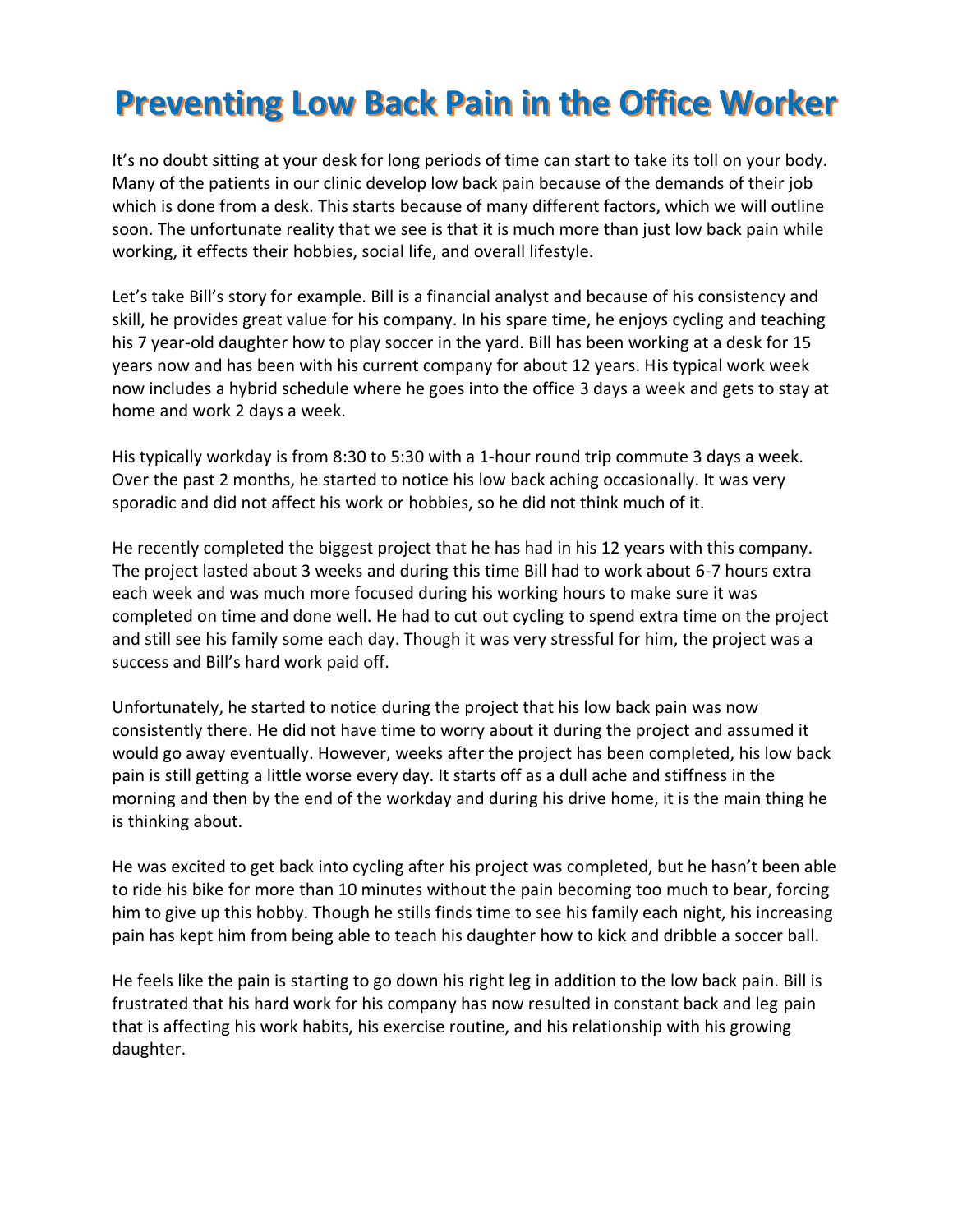### **This Does Not Have to be Your Story!**

We see stories like Bill's all the time! It can be tough to see that what starts as a minor ache at work can grow into a pain so severe that it negatively impacts all aspects of his life. However, the story does not end here! We have had excellent success helping patients just like Bill erase the pain-riddled story that began to define their life.

We started the process by sitting down with Bill and listening to his story. Then we performed a thorough evaluation which helps us target our treatment. After Bill consented to treatment, we set out to quickly get rid of his low back pain and provide him with the tools he needed to keep his low back strong and mobile while working his job.

Because of our success with treatment in office workers like Bill, we thought it would be beneficial to make a guide for desk workers to help prevent low back pain in the first place! This way, you don't have to go through the pain and trouble that Bill suffered from, all because of his desk job!

### **Office Workers and Low Back Pain**

If we're going to discuss how office workers can help prevent themselves from getting low back pain, it is important to know what factors about being an office worker puts you at risk for low back pain. After this is discussed, it will help make preventing low back pain a little bit easier to understand.

Certain risk factors for low back pain that apply to the entire population are also in-play for officer workers. Some of these include smoking, poor sleep schedules, high levels of stress, and poor mobility.

There are also low back pain risk factors that are more specific for office workers. These include at least 10 years of being an office worker, sitting for over half your workday, standing for over 2 hours continuously, having a chair with minimal support, poor workstation ergonomics, heavy computer usage, weak back and core muscles, frequently bending forward, and job dissatisfaction.

As you see, there are many different factors in when it comes to low back pain and although many are physical factors, there are also physiological and psychological factors at hand as well. Because of this, the best low back pain treatment and prevention for officer workers is a multimodal approach which includes having adequate back strength and mobility, good workstation ergonomics, proper nutrition through an anti-inflammatory diet, managing your stress, and having a consistent sleep schedule that gets you at least 7 hours of sleep nightly.

### **Preventing Low Back Pain for Officer Workers**

Though an integrative approach that covers physical, physiological, and psychological factors is best for preventing low back pain in office workers, here we will dive more into the physical factors. The physical factors are much easier to control and quickly implement changes into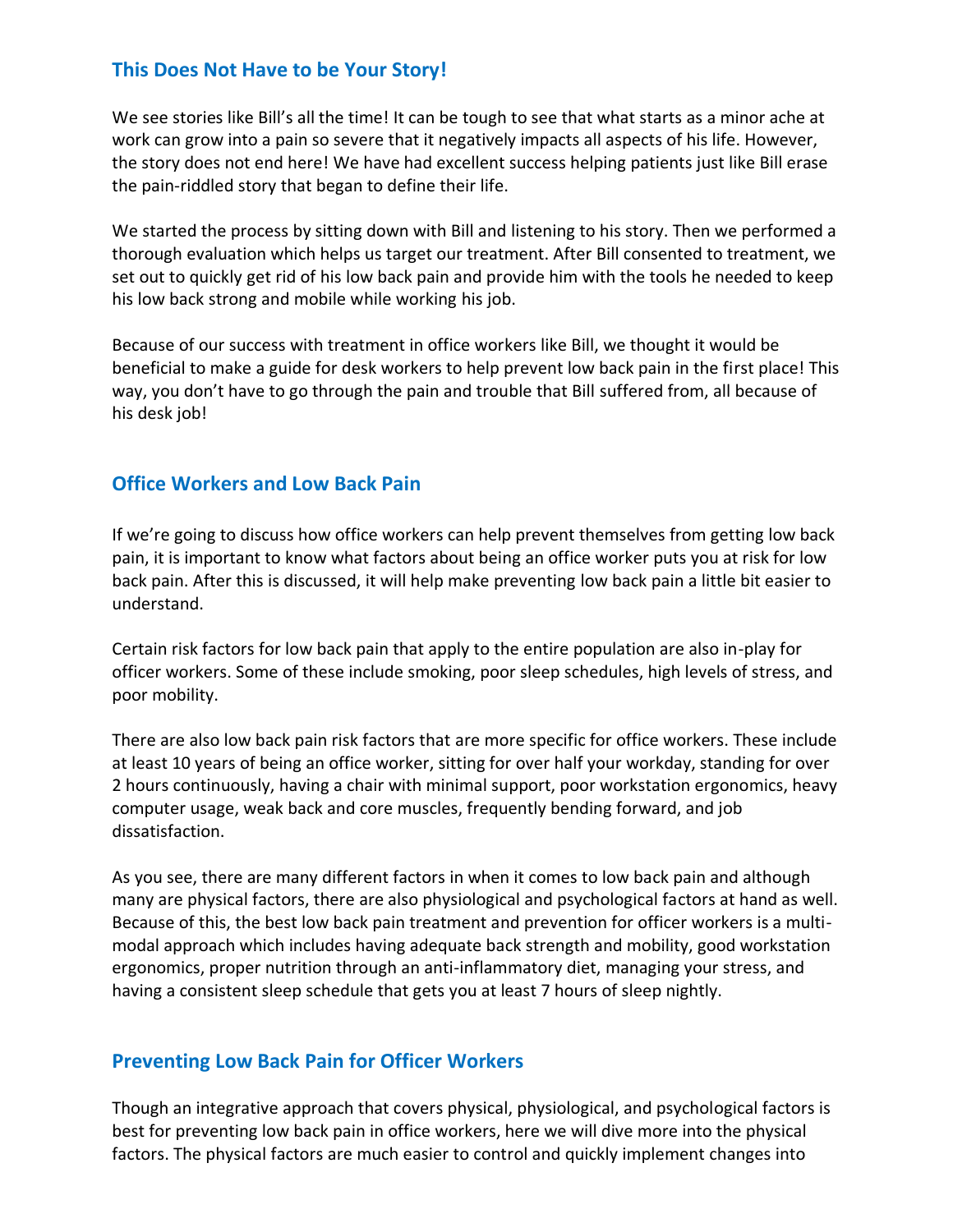your work schedule that will benefit your back health. Here we will go into some depth about workstation posture and then discuss the importance of micro-breaks while showing you some simple exercises to do at your desk throughout the day.

### **Forget Everything You Know About Posture**

Let's debunk a couple myths really quick: sitting is not the new smoking (as most people say) and the best workstation posture is not having your chest up and shoulders back. You may think this is crazy! But hear me out.

First of all, sitting all day is not good for you, but most people automatically want to replace it with standing. Standing might be a little bit better for your low back health than sitting, but not by much. The previously mentioned research showed that standing for long periods of time is still a risk factor for officer workers developing low back pain.

Second, sitting with your chest up and shoulders back is a good posture to be in, but not the best. The best posture is a moving posture – one that does not stay in the same place for very long. When you stay in the same posture for long periods of time, your muscles, ligaments, and tendons start to get used to that position and adapt to it – this is not a good thing! This is what can cause tightness, stiffness and possibly even pain over time.

We recommend people change their posture every 10-15 minutes. We don't mean a huge change in posture either; simply move your back, head, shoulders, and feet into slightly different positions than they were in for the last 15 minutes.

We love when our patients have standing desks as this is a great way to change your posture throughout the day. However, most office workers don't know how to properly use them. Many people end up standing for long periods of time with the standing desk. We recommend not standing in place for longer than 30 minutes. And during these 30 minutes, you should not be in the same posture. Remember, the best posture to be in is a posture that doesn't stay in the same place very long.

### **Micro-Breaks**

Along with frequent changes in posture, you should get away from your desk at least once an hour and move around for 5 minutes. This can be going to the restroom, going to talk a colleague, or doing the exercises we show below. Micro-breaks are important to work our joints and muscles through different ranges of motion and this stimulates blood flow, which is the only way our joints receive nutrients.

Below we show you 3 simple exercises that you can do at your office desk that are designed to increase the mobility and stability in your back muscles.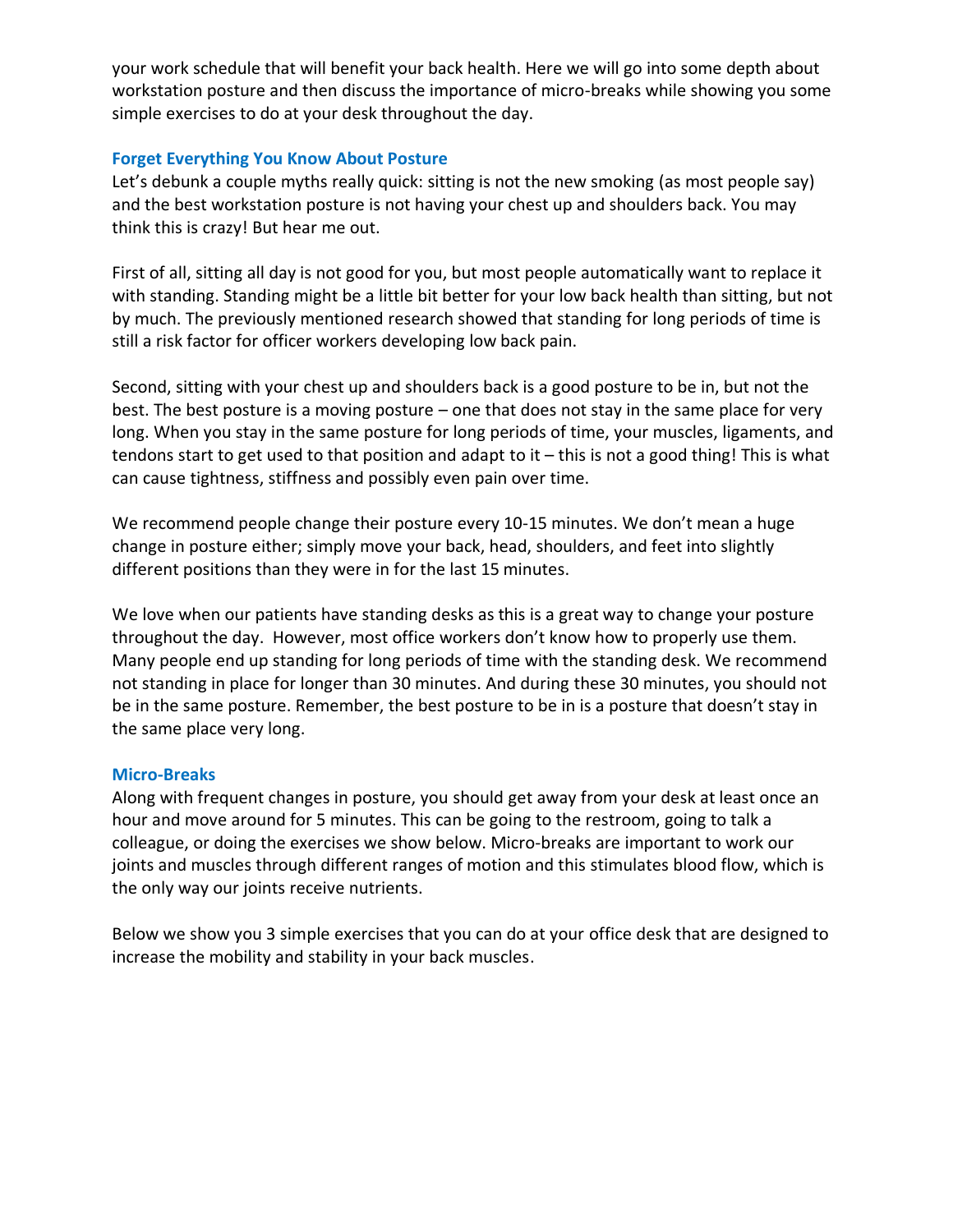### Exercise Starting Position Movement Instructions

## Low Back Extensions





- Start standing with both fists on both sides of your low back
- Then press forward on your low back as you extend your body backwards
- Hold this for 1 second & complete 10 repetitions

Mid Back Extensions





- Start by leaning your elbows up against a raised surface
- Then sink your back towards the floor
- Hold this for 1 second & complete 10 repetitions